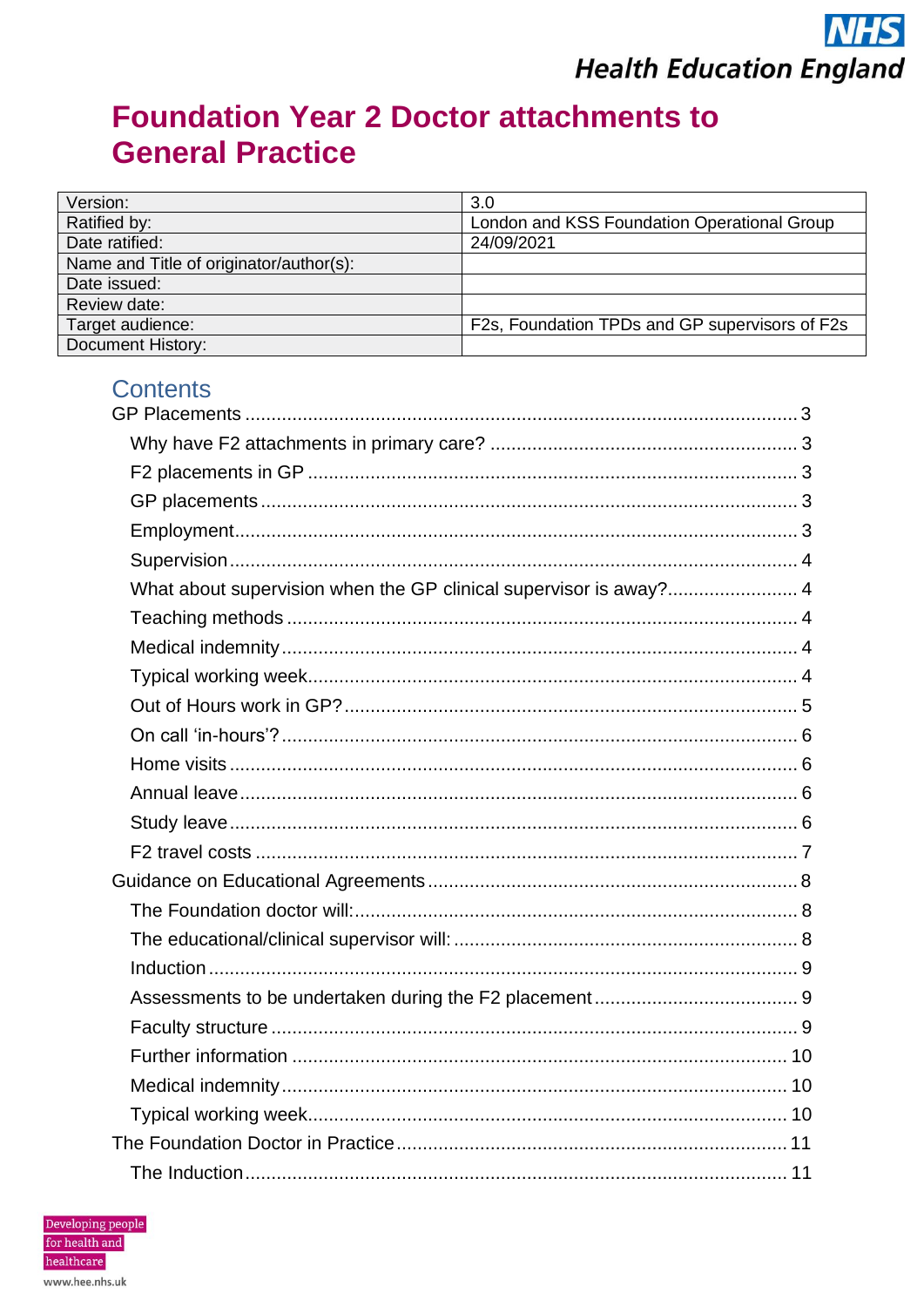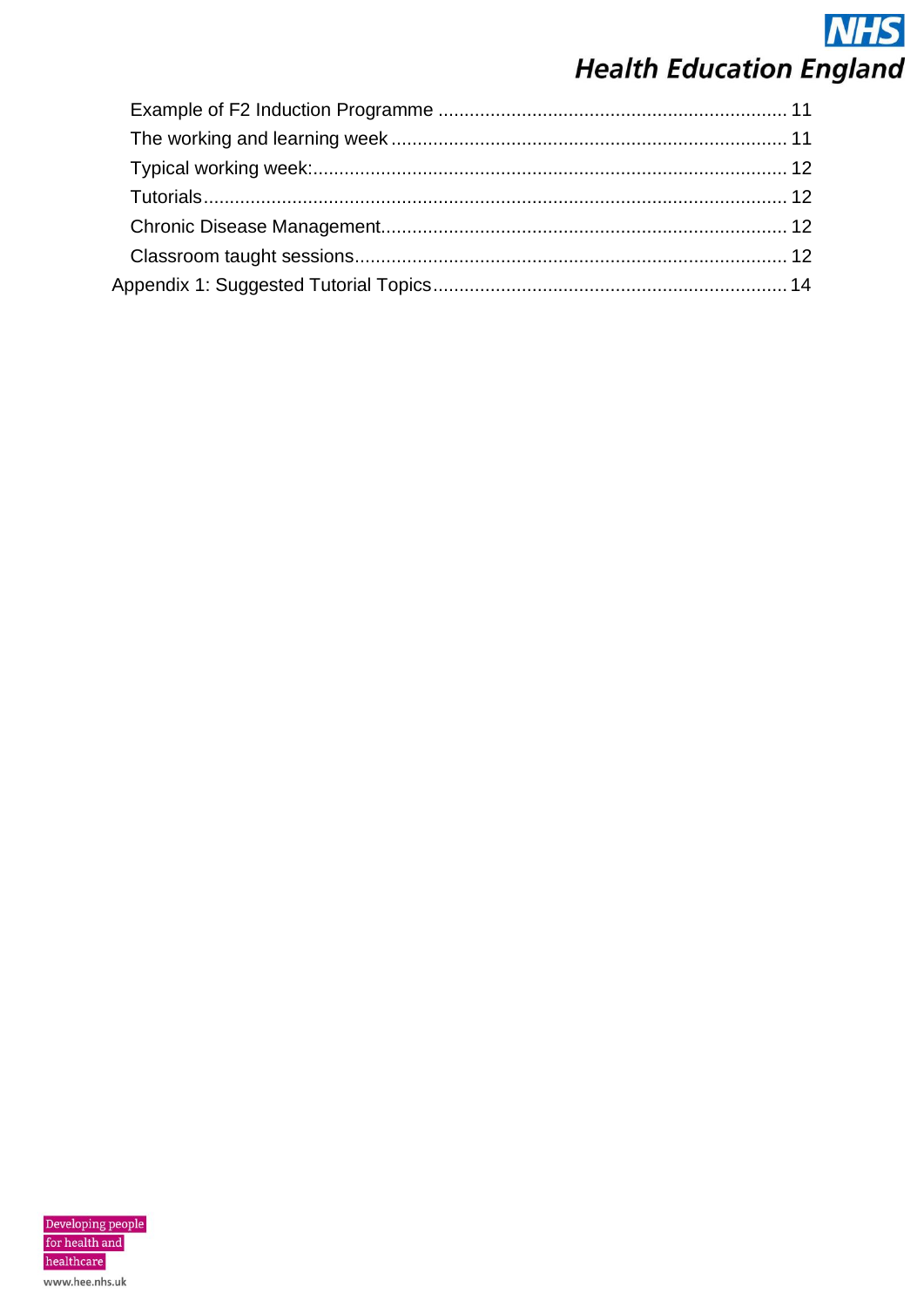# **GP Placements**

The GP placement involves learning in, not for, general practice. F2 doctors are employed by the acute trust hosting their programme and are placed wherever possible in nearby practices for their GP placement.

Trainees are expected to undertake a clinical workload under supervision. They are not expected to do 'out-of-hours' in general practice and do not have to be on the CCG performers list. They are covered by the trust indemnity scheme while working in general practice.

## **Why have F2 attachments in primary care?**

All doctors need to understand how the NHS works and about the interface between primary and secondary care.

Key themes in the new 2021 Foundation curriculum are highly appropriate to general practice. There are 3 higher level outcomes to be achieved and the first HLO of direct and indirect patient care includes clinical assessment, holistic planning, communication and care and continuity of care – all highly relevant to GP work.

## **F2 placements in GP**

- 50% of Foundation doctors have 4 months in General Practice.
- They are expected to undertake a clinical workload under supervision.
- They are not expected to do 'out of hours' General Practice work.
- They are not at the skills level of GP registrars.
- F2s are fully registered with GMC.
- They should be taking increasing responsibility for patient care.
- They can prescribe but will need guidance and supervision.

## **GP placements**

- Promote a greater understanding of the NHS whatever a doctor's career intentions.
- Help the development of longitudinal relationships with patients
- Provide an opportunity for exploring and understanding the workings of a team through direct participation

## **Employment**

- The contract of employment is held by the acute trust which is the home trust for the F2 year.
- The trust is responsible for paying salaries and other HR related issues.
- F2 doctors do not need to be on Performers' List.

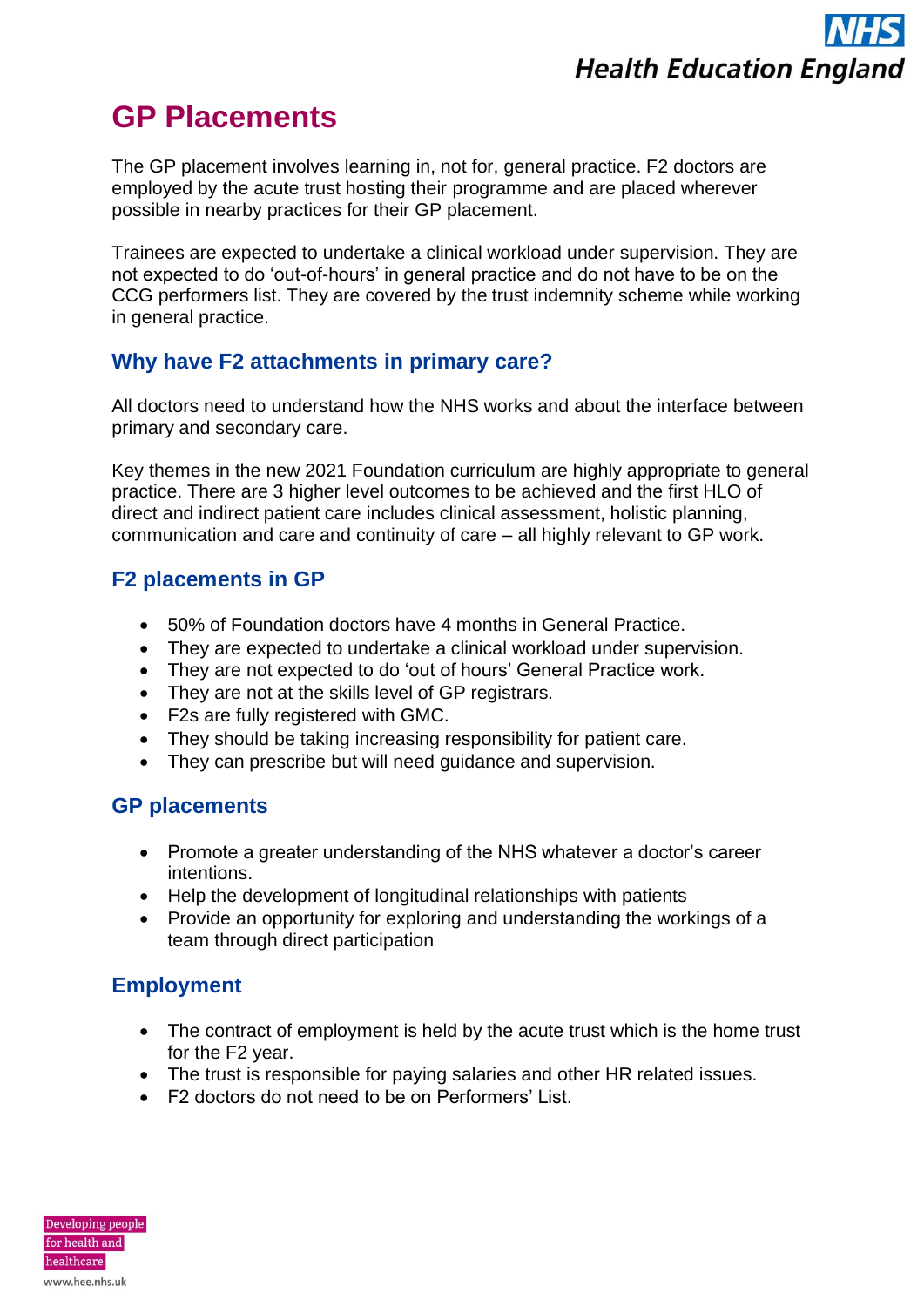## **Supervision**

This is provided by established GPs who are either GP trainers or supervisors approved by HEE London or KSS. GPs and practices must meet core criteria similar to those required for GP training practices.

## **What about supervision when the GP clinical supervisor is away?**

Appropriate supervision must be available at all times. If the clinical supervisor is not available, then an appropriate colleague must be identified to fulfil this role. If there is no appropriate colleague in the practice, then the practice should ensure there is other support arrangement in place and Foundation doctors must never be left in a situation where their only help is outside the practice.

## **Teaching methods**

- Sitting in- learner with teacher and teacher with learner
- Debriefing after consultations
- Involve other clinicians in debriefs not just the supervisor
- E portfolio
- Home visits, with clinical supervisor or other professionals
- Tutorials
- Structured hospital based teaching, curriculum based

## **Medical indemnity**

Covered by Trust Indemnity as employment is through acute trust.

## **Typical working week**

New Junior Doctors Contract came in during 2016.

- F2s work a 40-hour week, which is split into 32 hours clinical and 8 hours education. The 40 hours should be worked from 7am to 9pm with a 12-hour rest period in between working days and a working day lasting no longer than 13 hours (more information at https://www.nhsemployers.org/topicsnetworks/pay-pensions-and-reward/medical-and-dental-pay-and-contracts)
- There are no split shifts, i.e. no gaps in the day and there should be a 30 minute break every 5 hours (2nd break at 9 hours) coming from clinical time
- Generally, a 4-hour clinical session would be split into 3 hours clinical to 1 hour administration
- Clinical hours consist of patient contact, debrief time, patient administration time, visits, telephone consults, and repeat prescriptions etc.
- Educational time consists of practice meetings, trust-based teaching (which the F2 must be released to attend), tutorials, personal study (max 3-4 hours weekly) and study leave
- Time in lieu or zero hours can be factored in to allow for sessions to match clinical supervisor's rota (\*see example templates attached)

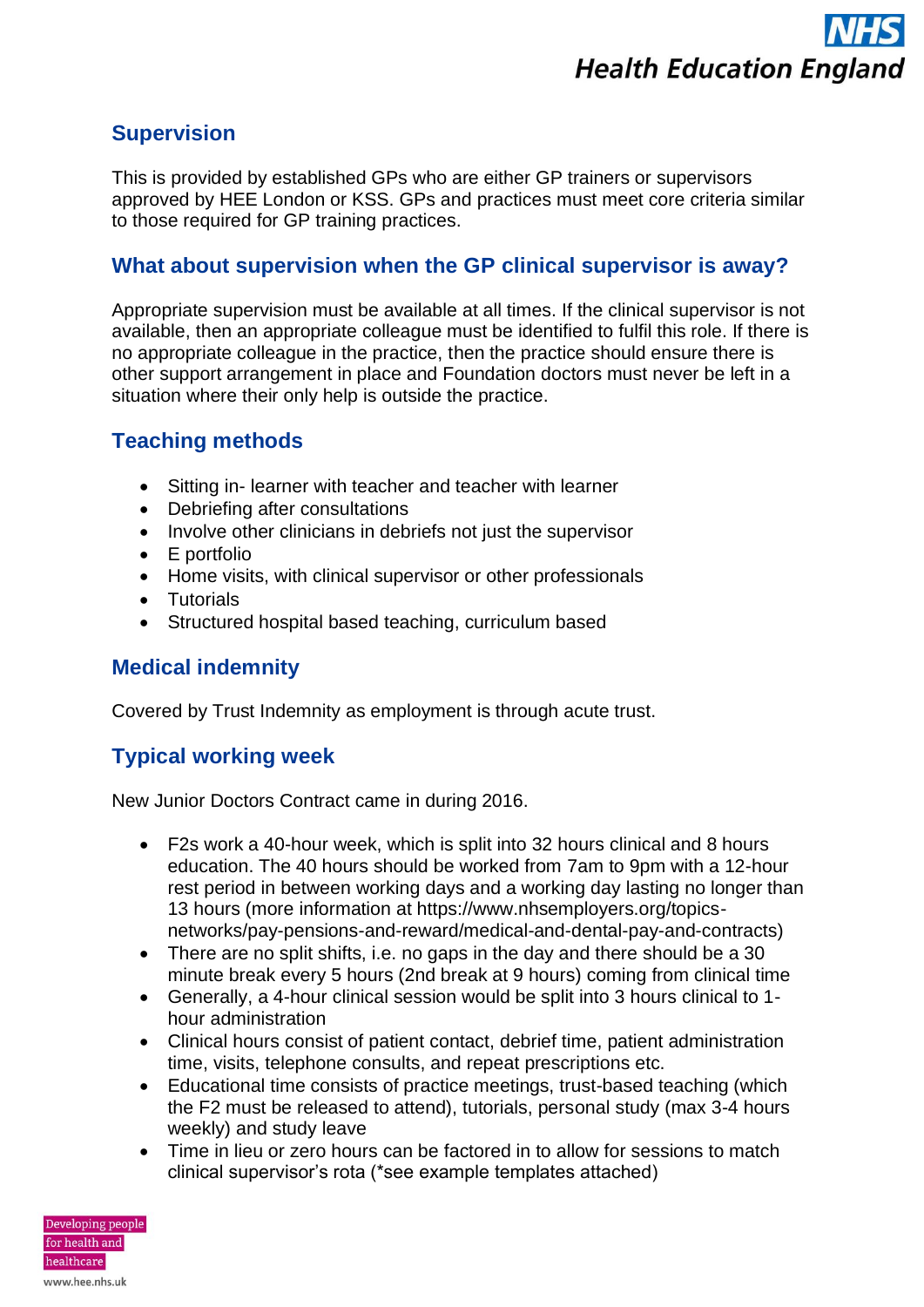| 8 Surgeries or<br>32 hours                                                                    | These will usually start at 30 minute appointments for each patient and<br>then reduce to 15-20 minute appointments as the F2D develops their<br>skills, knowledge and confidence<br>The F2D must have access to another named doctor (not a locum<br>doctor) for each session but not necessarily the supervisor in the<br>practice<br>The F2D does not need to have their own consulting room and can use<br>$\bullet$<br>different rooms so long as patient and doctor safety and privacy is not<br>compromised<br>There should be sufficient time allowed by the CS for advice and support<br>during consultations and debrief after surgeries<br>There may be a reduction in surgery numbers if the F2 is undertaking<br>one of the educational experiences in Psychiatry |
|-----------------------------------------------------------------------------------------------|--------------------------------------------------------------------------------------------------------------------------------------------------------------------------------------------------------------------------------------------------------------------------------------------------------------------------------------------------------------------------------------------------------------------------------------------------------------------------------------------------------------------------------------------------------------------------------------------------------------------------------------------------------------------------------------------------------------------------------------------------------------------------------|
| 1 session in<br>other learning<br><b>Opportunities</b><br>Or 4 hours                          | This could be:<br>1:1 session with the supervisor or other members of the practice team<br>for approximately two hours<br>Small group work with other learners in the practice<br>Small group work with F2Ds from other practice<br>Shadowing or observing other health professionals or service provid-<br>ers, e.g. outpatient clinics pertinent to primary care, palliative care<br>teams, voluntary sector workers<br><b>Practice meetings</b>                                                                                                                                                                                                                                                                                                                             |
| 1 session on<br>project work or<br>directed study<br>or trust based<br>teaching<br>Or 4 hours | You may want your F2D to complete an audit or project to present to<br>the practice team. This session could be used to prepare an audit or to<br>develop some understanding of data collection and its relevance to<br><b>General Practice</b><br>Some sessions may usefully be spent with a GPwSI either within<br>practice or another CCG venue                                                                                                                                                                                                                                                                                                                                                                                                                             |

Trust based Foundation teaching is included in the 8 hours education a week*.*

## **Out of Hours work in GP?**

- F2 doctors are contracted to work a 40-hour week while in GP. All F2 timetables must be compliant with the European Working Time Directive; maximum 48 hours per week
- F2 doctors are not expected to work out-of-hours shifts during their general practice rotation
- If out-of-hours experience as a means of exposure to a different type of acute illness seems appropriate for the F2 this may be arranged at the discretion of the clinical supervisor. However, a level of supervision appropriate to the F2 competencies must be available at all times
- Any out-of-hours experience does not attract extra salary payment and the working week should remain within the 40-hour contracted limit

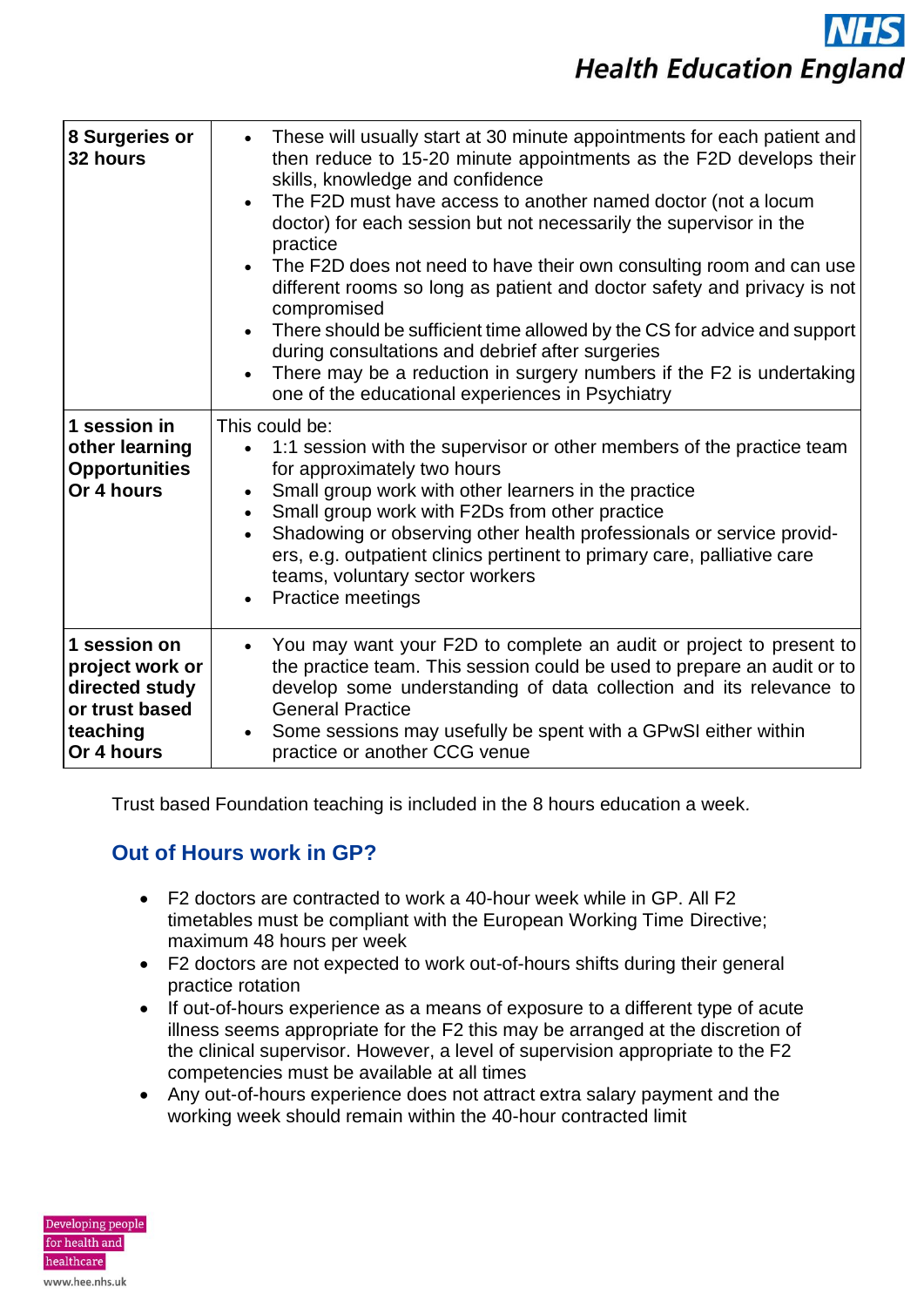## **On call 'in-hours'?**

F2 doctors may do 'in-hours' on call but this should be closely supervised and within the competency of the F2.

#### **Home visits**

Home visits may provide a valuable learning experience. The number of home visits undertaken should be related to educational and not service delivery needs and fit in with contracted hours. The GP Supervisor is responsible for assessing the suitability of the visit for an F2 doctor in terms of learning needs, clinical competence (patient safety) and personal safety. It is unlikely that an F2 doctor will be competent to do acute home visits alone and a level of support appropriate to the F2 doctor's competencies must be available at all times. This will usually mean that the F2 doctor is accompanied by an appropriate supervisor on an acute visit or undertake a routine chronic disease visit alone, with appropriate risk assessment and debrief. It is expected that appropriate risk assessment is undertaken before a visit, as with all clinical staff and the F2 is made aware of local policies about how to raise the alarm if they have personal safety concerns.

#### **Annual leave**

Standard NHS annual leave of 25 days plus 2 statutory days per annum applies. This should be divided equally across placements.

## **Study leave**

- F2 doctors have access to up to 30 days of study leave subject to the maintenance of essential service. At least 13 days is used to undertake compulsory activities:
	- $\circ$  protected generic teaching minimum 10 days per annum of ALS (or equivalent) training – usually 2 days
	- $\circ$  Simulation training usually 1 day
	- o Regular trust-based foundation specific teaching
- Normally no more than a third of the study leave (ie 10 days) should be taken in each four-month placement
- Study leave must be approved by the Foundation Training Programme **Director**

Profession/conference presentations are included in the study leave allocation and also have to be approved by the educational supervisor.

The processes and opportunities for study leave for trainees in London and KSS are contained in the following website:

<https://lasepgmdesupport.hee.nhs.uk/support/home?studyleave>

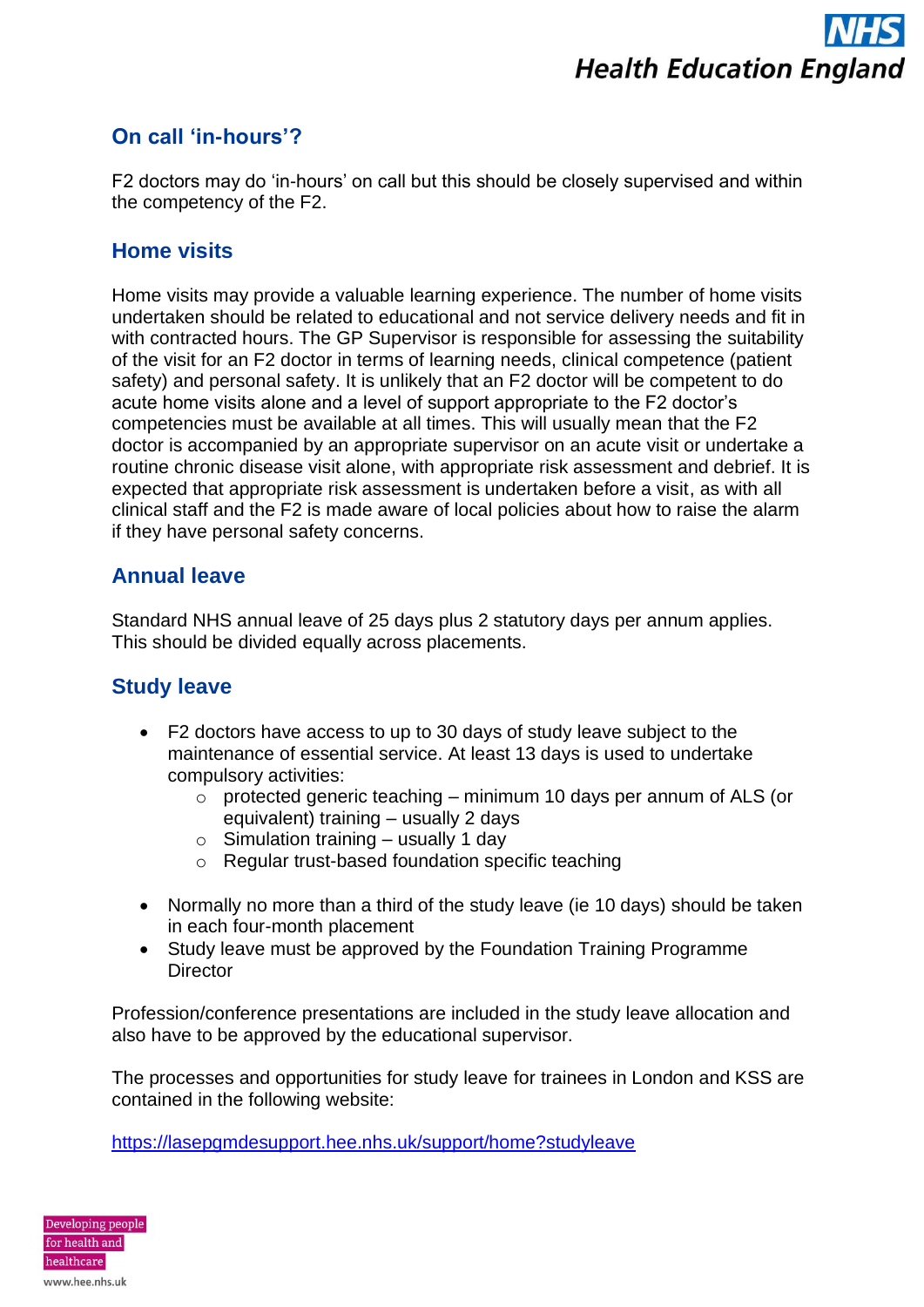You will see from the above links that the notion of a "budget" per trainee has now been superseded by a series of events linked to curriculum attainment to promote trainee development. Please use the above information during discussions with educational supervisors when planning study leave requests. Trainees should ensure the relevant curriculum code is applied when applying for study leave to ensure that the local PGME office are clear on the event or course and should ensure that the course or event is relevant to their training programme and training year.

Trainees must follow host trust study leave process for applying for time away from your organisation and ensure all applications are approved for both time and funding in line with the agreed timeframes of your employer.

F2 doctors who did not undertake a taster during F1 can apply for up to 5 days study leave to attend a taster in a specialty of their choice. Permission to undertake a second taster or permission not to undertake a taster and use the study leave allowance for another activity is only granted if the following criteria have been satisfied:

- o Demonstration of regular attendance at >70% internal training sessions
- o Evidence of completion of/place booked for Simulation Training
- o Evidence of completion of/place booked for ALS or equivalent training
- o Satisfactory ePortfolio progress and compliance with the assessment timeline

More information on study leave can be found on the London Deanery Foundation Programme website: [http://www.londondeanery.ac.uk/foundation-schools/policies](http://www.londondeanery.ac.uk/foundation-schools/policies-guidance-application-forms)[guidance-application-forms](http://www.londondeanery.ac.uk/foundation-schools/policies-guidance-application-forms)

## **F2 travel costs**

- Eligible travel claims are reimbursed by the employer (the host Trust)
- Only additional actual costs are reimbursed. That is, the F2 doctor may claim for any cost of travel from their home to the practice in excess of the cost of their normal travel to the Trust (e.g. if driving they may claim any extra mileage over that normally travelled to the Trust, if travelling by public transport they may claim the additional cost if they have to add another zone to any season ticket or travel card)
- They may claim for expense incurred if they have to travel between the practice and their base Trust during the working day (e.g. if they have to attend meetings or educational sessions). Mileage would be payable if driving but public transport costs would only be reimbursed if additional cost were incurred (e.g. if not able to use existing season ticket / travel card)

They may also claim for any additional expense of travel associated with work (e.g. visits to patients but funds in the trust are limited and the supervisor should try to minimise the cost of this travel to help Trusts stay within budget).

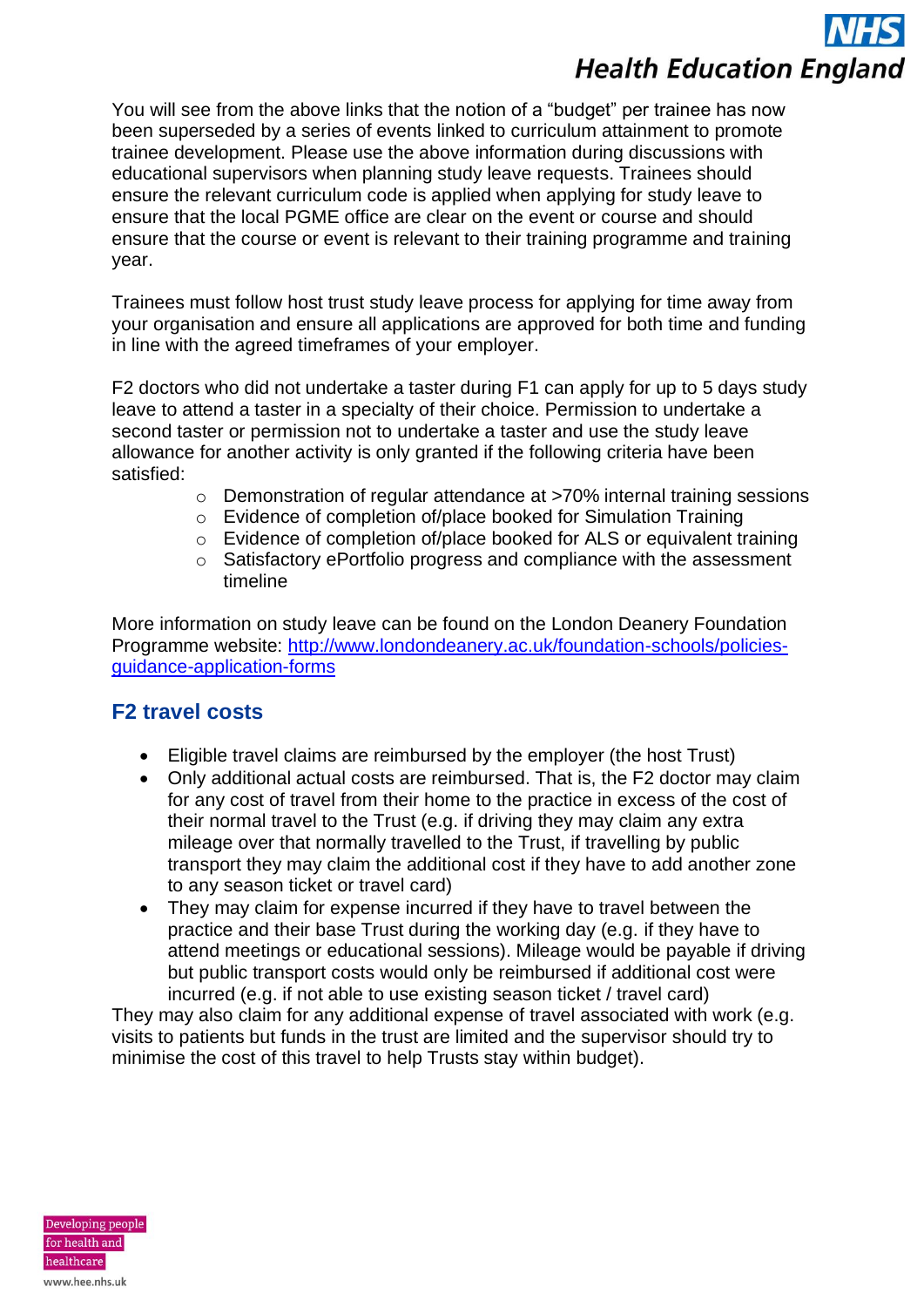## **Guidance on Educational Agreements**

The formation of an educational agreement is an ideal opportunity for teacher and learner to check each other's expectations and this process should ideally start very early in the induction period. An educational agreement between the F2 doctor and their supervisor is recommended and should be scanned to the trainee's ePortfolio.

The educational agreement could contain statements similar to:

## **The Foundation doctor will:**

- Take an active part in ongoing supervision and subsequent appraisal including negotiating learning outcomes and the development of a Personal Development Plan (PDP)
- Endeavour to achieve learning outcomes by
	- o regularly reviewing their PDP
	- $\circ$  utilising the opportunities for learning provided in everyday practice
	- o completing a minimum of 2 CEX, 2CbD and 1 DOPs which will need to be linked as evidence to the curriculum professional competencies to be achieved in F2.
	- o attending all prescribed teaching sessions
	- o undertaking appropriate personal study
	- o utilising locally provided educational resources such as libraries and skills centres
	- o using designated study leave appropriately
- Developing as a lifelong learner through
	- o reflecting and building upon their learning experiences
	- o identifying their learning needs
	- o being involved in planning their education and training
	- o evaluating their learning experiences

#### **The educational/clinical supervisor will:**

- be available to, and take an active part in, the ongoing supervision and subsequent appraisal process including negotiating educational outcomes in a Personal Development Plan.
- engage with the curriculum and ePortfolio and support the Foundation doctor with workplace-based assessments and other help to achieve their curriculum capabilities.
- ensure that the negotiated outcomes are realistic, achievable and within the scope of available learning opportunities.
- ensure that the Foundation doctor is made aware of sources of help and advice.
- promote a supportive climate for learning.
- ensure that an individual doctor's commitments allow attendance at prescribed teaching sessions, are appropriate for their learning needs and offer an appropriate balance of education and service in their placements.

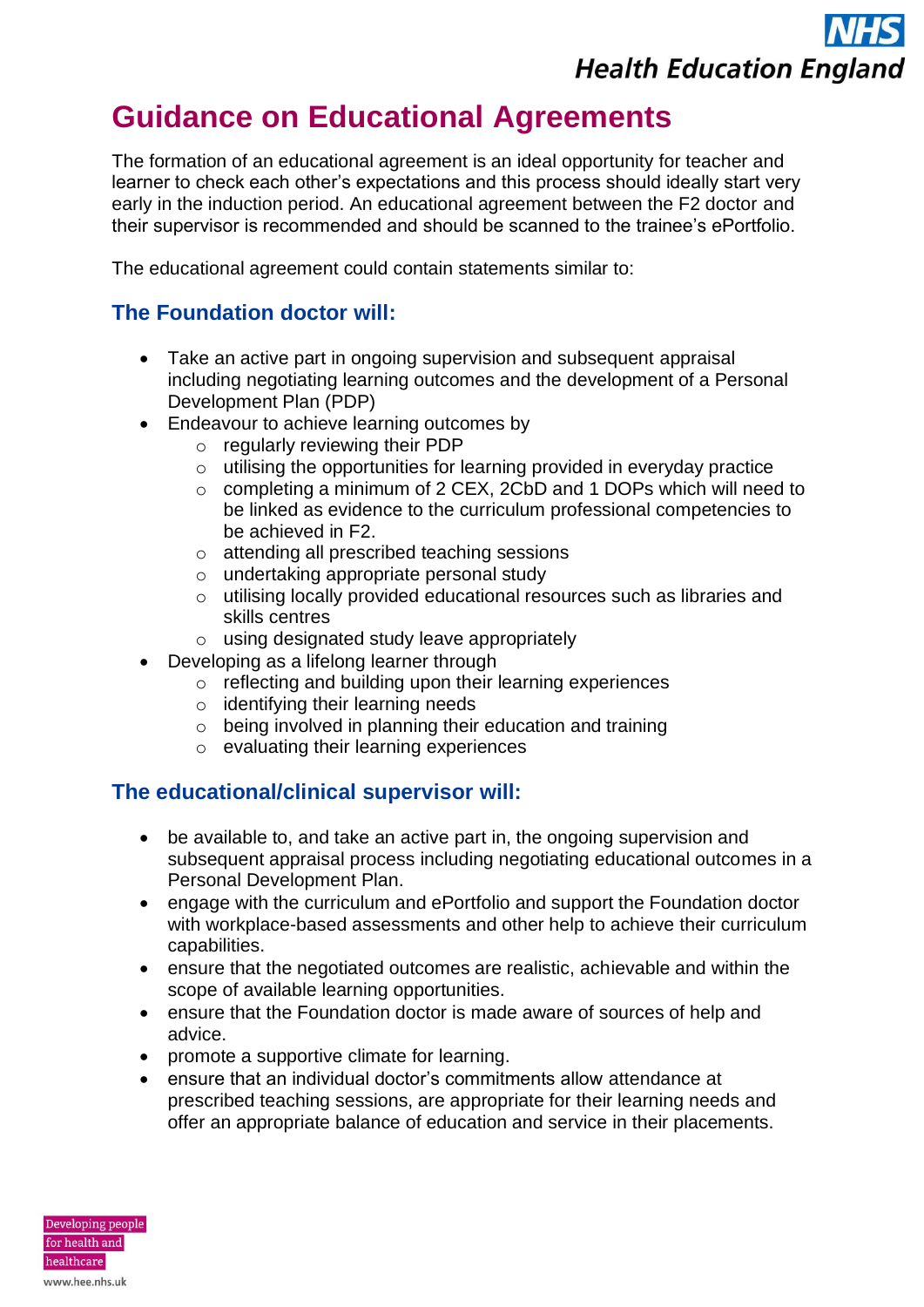An educational agreement is quite different from a contract of employment in that it is not a legal document. Its value lies in the process by which it is discussed and agreed. It is much better to start with a blank sheet than to bring a previous learner's agreement off the shelf with an invitation to "sign here". It should recognise the specific needs of each F2 doctor, supervisor and practice.

### **Induction**

In addition to the educational agreement, there are some areas which you may wish to discuss during the induction period.

These may include:

- Confidentiality
- Induction period
- Computer systems and record keeping
- Timetable
- Tutorials and preparation
- Project work
- Sitting in learner with teacher and teacher with learner
- Debriefing after consultations
- Home visits
- Availability of clinical and educational support
- Learning about and from the primary healthcare team
- Planning ahead for assessments
- Planning ahead for annual leave

It is helpful to retain short written notes on the areas discussed.

## **Assessments to be undertaken during the F2 placement**

The f2 must have documented induction and end of placement clinical supervisor reports, the F2 is required to complete the 2 case based discussions (CBDs), 2 miniclinical evaluation exercises (CEXs) and a Directly Observed Procedure (DOP) during each 4-month placement which should be picked to provide evidence for the Foundation curriculum professional capabilities.

The first clinical supervisor of the year is normally also educational supervisor for the whole year for the F2 and should therefore continue to meet them at regular intervals to monitor their educational progress and support them holistically, including for career planning, as required.

## **Faculty structure**

Within each trust there will be a Foundation Training Programme Director (TPD)who has overall responsibility for the F2s attached to that trust. They should be contacted in the event of any concerns, educational or otherwise, about an F2 and can be a useful source of advice and support. There will also be a medical educational manager with responsibility for Foundation trainees who arranges teaching and rotations.

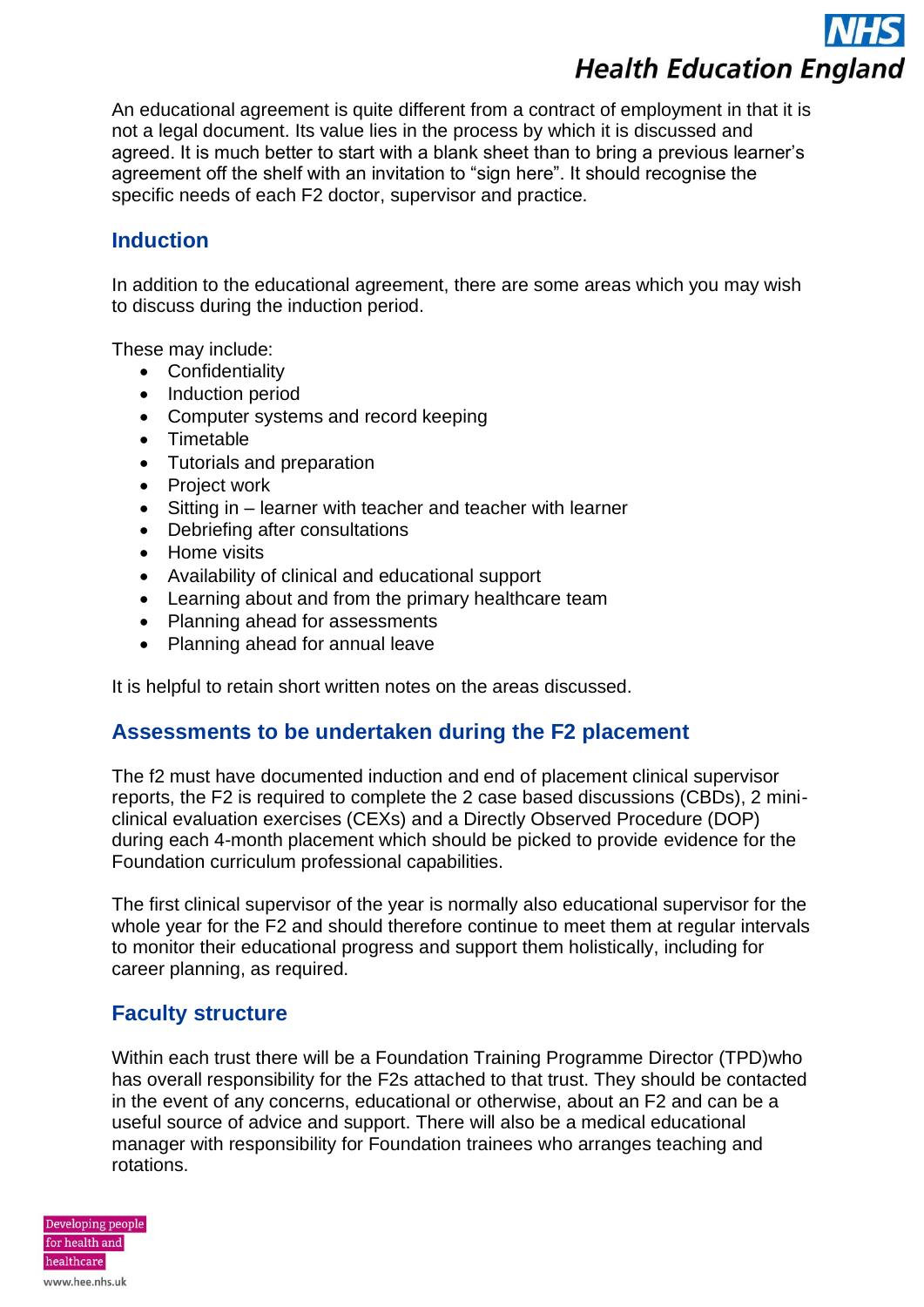

There should be regular Foundation faculty meetings held at each trust and GP supervisors should be invited to these meetings. It is important that all supervisors attend these meetings to share information about the trainees and receive updates on Foundation Matters.

#### **Further information**

More detail about the Foundation programme and assessment in foundation can be found on the UKFPO website.

[www.foundationprogramme.nhs.uk](http://www.foundationprogramme.nhs.uk/)

#### **Medical indemnity**

- This is covered by Trust indemnity as employment is through the acute Trust
- The practice may also have MPS/MDU cover, but this is optional

## **Typical working week**

- F2 doctors work a 10-session (max 40 hour) week, including structured learning, where a session is 4 hours:
	- o Seven clinical sessions
	- o One session for supervision in practice
	- o One session for half-day release to attend F2 teaching at their Trust
	- o One session for shadowing, project work or directed study
	- o In the event of no half day release the clinical sessions can be increased to 8 sessions.

o

The F2 doctor is not expected to do out-of-hours work during their General Practice rotation and should not work before 7am or after 7pm.

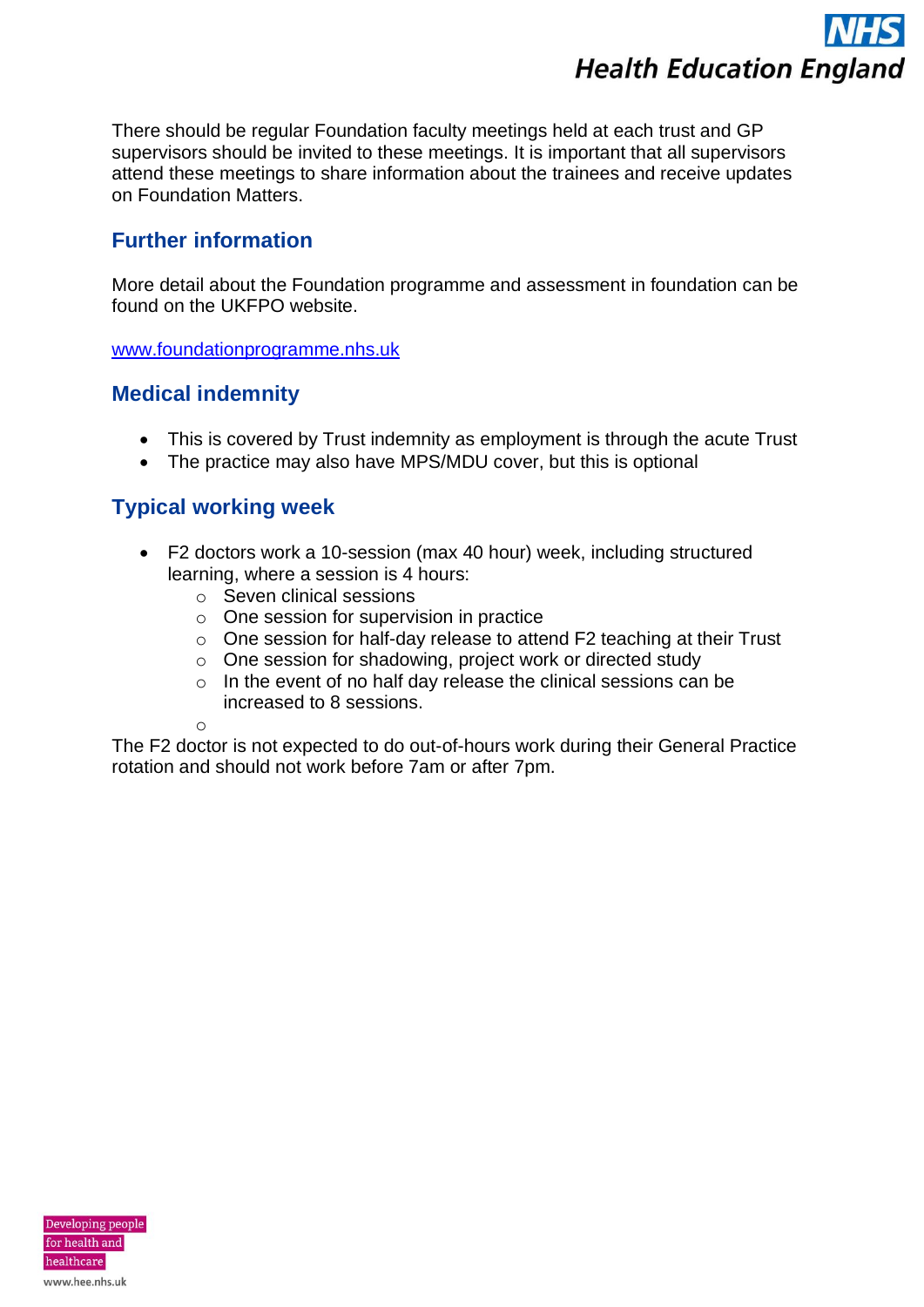# **The Foundation Doctor in Practice**

## **The Induction**

This is really an orientation process so that the Foundation doctor can find their way around the practice, understand a bit about the practice area, meet doctors and staff, learn how to use the computer and know how to get a cup of coffee! This is very similar to the induction programme used for registrars but will probably last about a week. It should be planned for the first week of your placement. You should also ask whether there is an information pack available. An induction week might look something like the timetable below but this is only a guideline and will be adapted to suit the Foundation doctor and the practice.

## **Example of F2 Induction Programme**

| Day 1 | Meeting doctors/<br>staff<br>$9 - 10$                         | Sitting in the<br>waiting room<br>$10 - 11$        | Surgery &<br>Home visits with<br>supervisor<br>$11 - 1$ | Working on<br>Reception desk<br>$2 - 3$ | Surgery with<br>supervisor<br>$3-6$ |
|-------|---------------------------------------------------------------|----------------------------------------------------|---------------------------------------------------------|-----------------------------------------|-------------------------------------|
| Day 2 | Treatment room<br>$9 - 11$                                    | <b>Chronic Disease</b><br>Nurse clinic<br>$11 - 1$ | Computer<br>training<br>$2 - 3$                         | Surgery with<br>another doctor<br>$3-6$ |                                     |
| Day 3 | <b>District Nurses</b><br>$9 - 12$                            | Computer<br>training<br>$12 - 1$                   | Local<br>Pharmacist<br>$2 - 4$                          | Surgery with<br>another GP              |                                     |
| Day 4 | <b>Health Visitors</b><br>$9 - 11$                            | Admin staff<br>$11 - 12$                           | Shadowing<br>On call doctor<br>$1 - 6$                  |                                         |                                     |
| Day 5 | Surgery and<br>home visits with<br>another doctor<br>$9 - 12$ | Practice meeting<br>$12 - 1$                       | Computer<br>training<br>$2 - 3$                         | Surgery with<br>supervisor<br>$3-6$     |                                     |

Sitting in with other members of the team exposes the learner to different styles of communication and consultation. This is just a suggested timetable and may not fit into neat hourly blocks of time. There may be other opportunities offered to you in this initial phase.

## **The working and learning week**

Every experience that you have should be an opportunity for learning. It is sometimes difficult to get the balance right between learning by seeing patients in a formal surgery setting and learning through other opportunities. The table below is only a suggestion as to how the learning programme may be structured over a typical week.

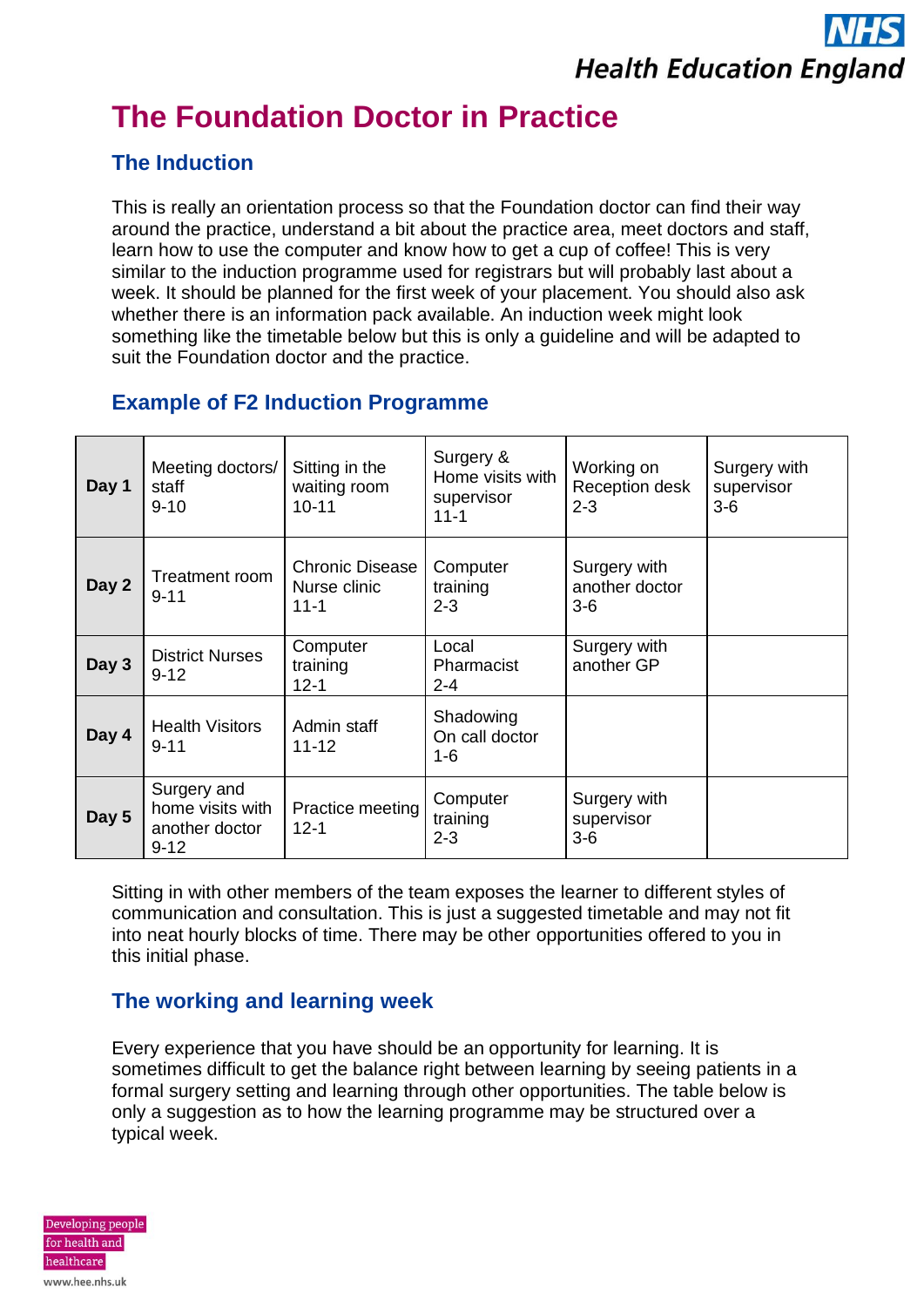| <b>7 Surgeries</b>                                               | These will usually start at 30 minute appointments for each patient and then<br>reduce to 15-20 minute appointments as the F2 doctor develops their skills,<br>knowledge and confidence<br>The F2 doctor must have access to another doctor (not a locum doctor) but<br>$\bullet$<br>not necessarily the supervisor in the practice<br>The F2 doctor does not need to have their own consulting room and can use<br>different rooms so long as patient and doctor safety and privacy is not<br>compromised |  |  |
|------------------------------------------------------------------|------------------------------------------------------------------------------------------------------------------------------------------------------------------------------------------------------------------------------------------------------------------------------------------------------------------------------------------------------------------------------------------------------------------------------------------------------------------------------------------------------------|--|--|
| 1 session in<br>other learning<br>opportunities                  | This could be:<br>$\bullet$<br>1:1 session with the supervisor or other members of the practice team<br>$\Omega$<br>Small group work with other learners in the practice<br>$\circ$<br>Small group work with F2 doctors from other practices<br>$\circ$<br>Shadowing or observing other health professionals or service providers,<br>$\circ$<br>e.g. outpatient clinics pertinent to primary care, palliative care teams,<br>voluntary sector workers                                                     |  |  |
| 1 session on<br>project work or<br>directed study                | You may be offered the opportunity to complete an audit or project to<br>present to the practice team. This session could be used to prepare<br>an audit or to develop some understanding of data collection and its<br>relevance to general practice<br>Some sessions may usefully be spent with a GPwSI either within<br>٠<br>practice or another PCT venue                                                                                                                                              |  |  |
| 1 session half<br>day release for<br><b>Trust F2</b><br>teaching | This would normally be co-ordinated through the Foundation Training<br>$\bullet$<br>Programme Director but arrangements will vary – where half day<br>release does not take place this should be replaced by a session in<br>surgery                                                                                                                                                                                                                                                                       |  |  |

### **Typical working week:**

## **Tutorials**

- Tutorials can be given either on a 1:1 basis or as part of a small group with other learners
- Any member of the practice team can and should be involved in giving a tutorial
- Preparation for the tutorial can be by the supervisor, the learner or both

## **Chronic Disease Management**

- Although the emphasis is on acute care it is also important for Foundation doctors to realise how much 'acute illness' is due to poorly controlled chronic disease.
- The importance of exposure to chronic disease diagnosis and management should not be overlooked.

## **Classroom taught sessions**

In addition to the weekly timetable organised by the practice, the Foundation Training Programme Directors will also arrange generic teaching sessions specifically for their cohort of F2 doctors.

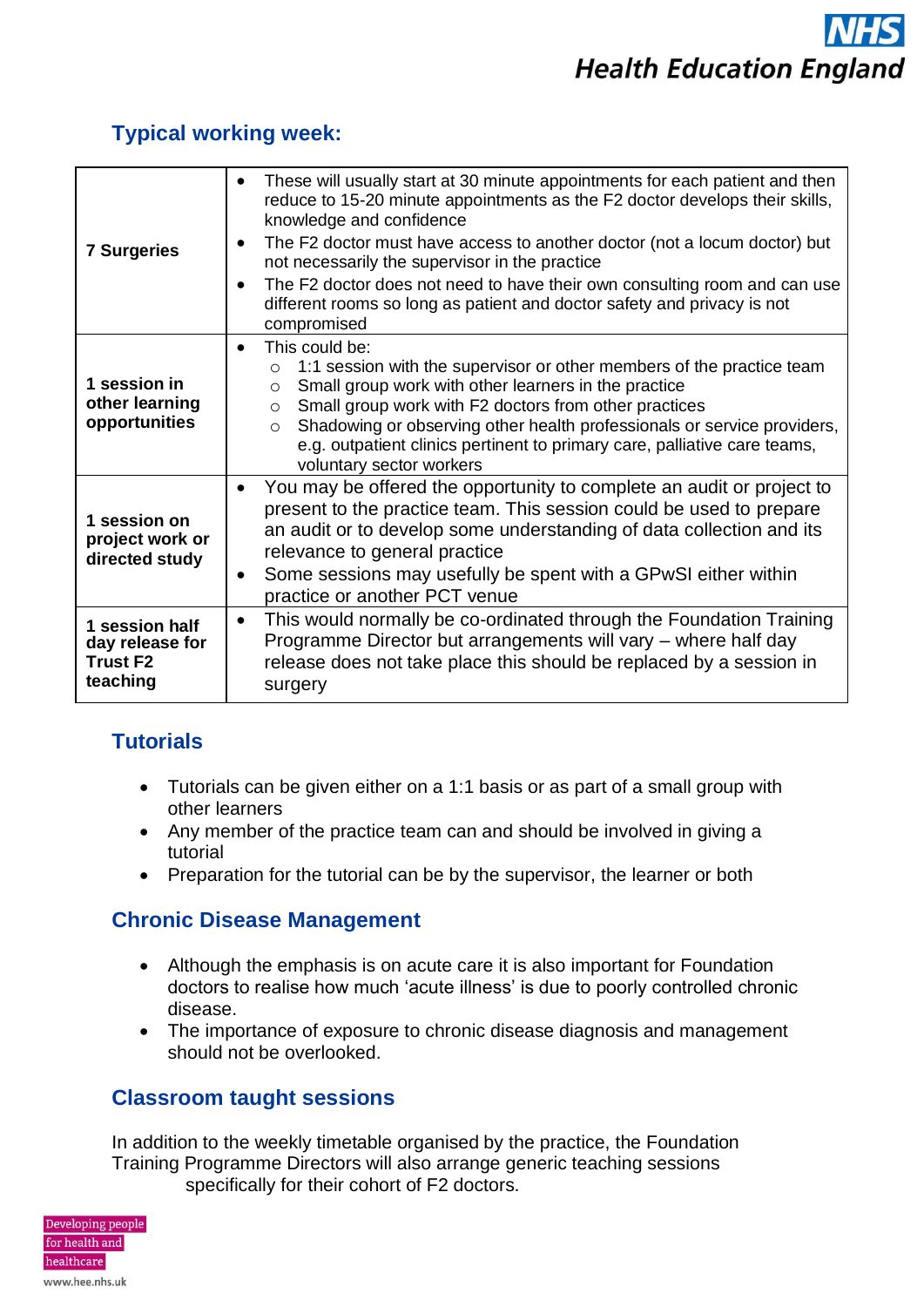- Some of these days will be whilst the F2 doctor is in their placement in the practice
- It is expected that the F2 doctor will be released by the practice to attend these sessions along with their colleagues in the hospital rotations. These sessions cover some of the generic skills such as communication, teamwork, time management, evidence-based medicine

The Foundation Training Programme Director should provide the F2 doctor with a list of dates and venues of F2 Trust teaching at the start of the Foundation Programme and it is the F2 doctor's responsibility to ensure that they book the time out of the practice.

If there is no generic teaching session arrange by the Foundation Training Programme Directors for certain weeks of the year, the F2 doctor must inform the practice that they are available to do surgeries on those days.